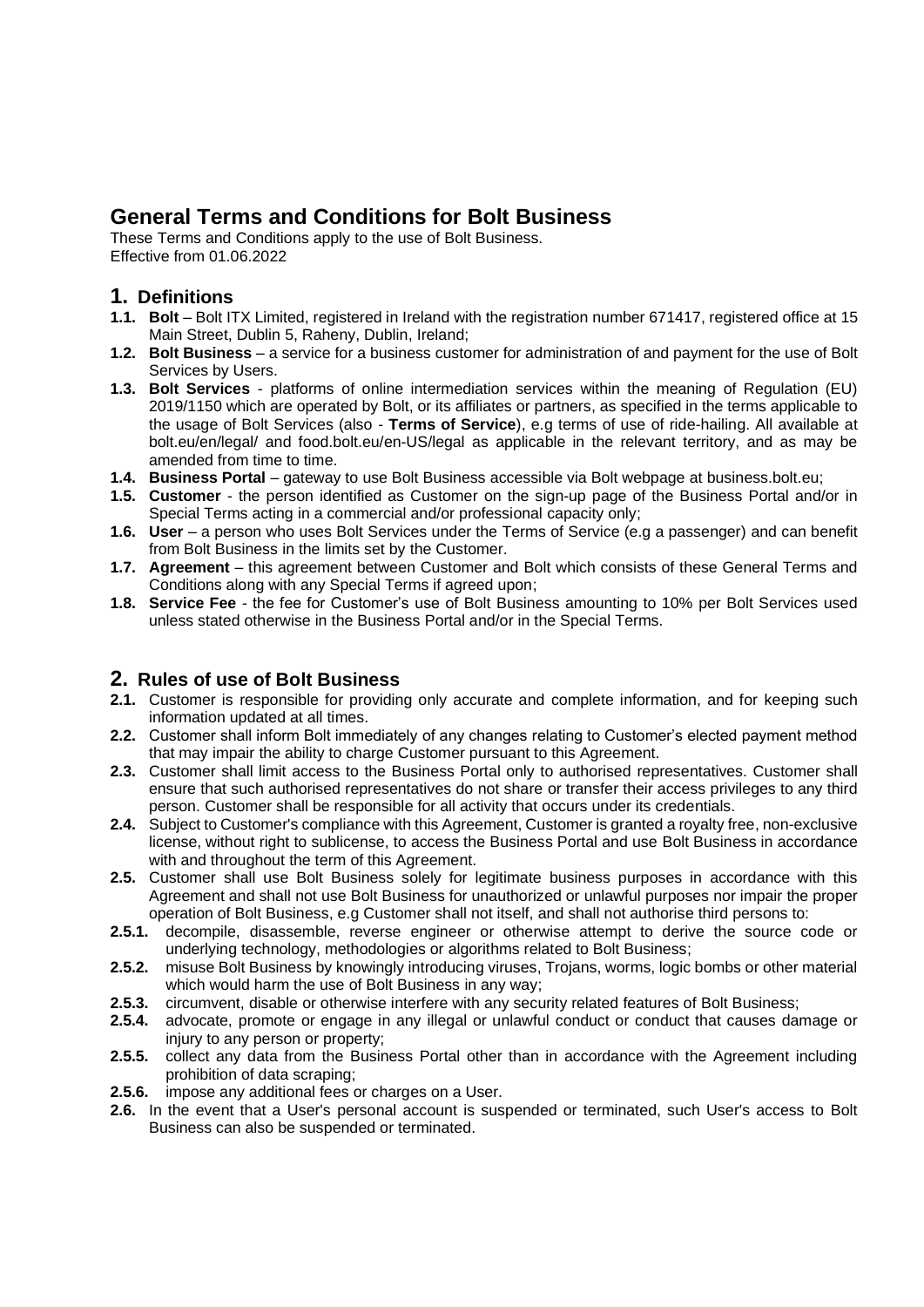# **3. Payments and refunds**

- **3.1.** Customer's credit card is charged an amount which equals the fee due for the User's respective Bolt Services along with Service Fee unless another payment method and/or terms are specified in the Business Portal or in Special Terms.
- **3.2.** Customer agrees to indemnify any cost that results from User using the Bolt Services or violating the applicable law. Customer authorises Bolt to charge such costusing Customer's elected payment method.
- **3.3.** All payments, including payment of the Service Fee, shall be processed in the local currency applicable in the country where the respective Bolt Services were used.
- **3.4.** All payments are non-refundable except as may be expressly provided otherwise herein. Any refund shall be made as credit which can be used for payment for Bolt Services used in future.
- **3.5.** An account statement along with any invoice shall be made available to the Customer.
- **3.6.** The account statement shall be provided in the currency applicable to the Customer's registered address declared at the time of the Agreement conclusion. Bolt shall determine the applicable exchange rate for converting fees for Bolt Services along with the Service Fee for Bolt Services used in geographies with other currencies at its reasonable discretion.

# **4. Personal data processing**

- **4.1.** Bolt and Customer remain separate data controllers regarding any personal data processed under this Agreement. Bolt and Customer shall thereby:
- **4.1.1.** adhere to all the applicable data protection laws, e.g the General Data Protection Regulation 2016/679 (GDPR), including application of proper technical and organizational data protection measures. Bolt processes personal data as described in Bolt's Privacy Policies. All available at bolt.eu/en/legal/ as applicable in the relevant territory, and as may be amended from time to time;
- **4.1.2.** inform each other immediately about any data processing incidents or breaches related to performing this Agreement;
- **4.1.3.** reasonably assist each other in responding to the requests of data subjects and authorized public authorities.

# **5. Confidentiality**

- **5.1.** Parties shall keep confidential any business, technical or financial information, including the terms and conditions of this Agreement, received from the other party in connection with this Agreement (**Confidential Information**), unless:
- **5.1.1.** the disclosing party permits in writing the requested disclosure of particular Confidential Information;
- **5.1.2.** such Confidential Information is already public;
- **5.1.3.** the receiving party shall use Confidential Information solely for the purposes permitted under the Agreement;
- **5.1.4.** disclosure of Confidential Information is required by applicable mandatory law; or
- **5.1.5.** the receiving party receives an administrative or judicial order, or any other similar request for disclosure of any Confidential Information, if the receiving party provided the disclosing party written notice of such request allowing the disclosing party to assert any available defences to disclosure.
- **5.2.** The receiving party shall protect the disclosing party's Confidential Information in the same manner as it protects the confidentiality of its own proprietary and confidential information, but in no event using less than a reasonable standard of care.

### **6. Liability**

- **6.1.** Bolt Business and Bolt Services are provided on an "as is" and "as available" basis. Bolt does not guarantee that access shall be uninterrupted or error free. In case of any faults in the software, Bolt shall endeavour to correct them as soon as possible.
- **6.2.** The total aggregate liability of Bolt for all the claims arising under or in connection with the Agreement, whether in contract, tort, or otherwise shall be limited to the amounts paid from Customer to Bolt under the Agreement in the 3 month period prior to the date the first claim arose.
- **6.3.** Unless intentional, Bolt shall not in any circumstance be liable whether in tort, contract, or otherwise for: (i) any failure of its systems or any third party that results in the failure or inability to provide Bolt Business or Bolt Services; (ii) loss of profits; (iii) loss of business; or (v) any special, indirect, consequential or pure economic loss, costs, damages, charges or expenses.
- **6.4.** Bolt shall not be liable for any costs, losses or damages caused due to inaccurate or incomplete data provided by Customer, nor shall Bolt be liable for the actions, errors or omissions of driver, courier or other independent user of Bolt Services.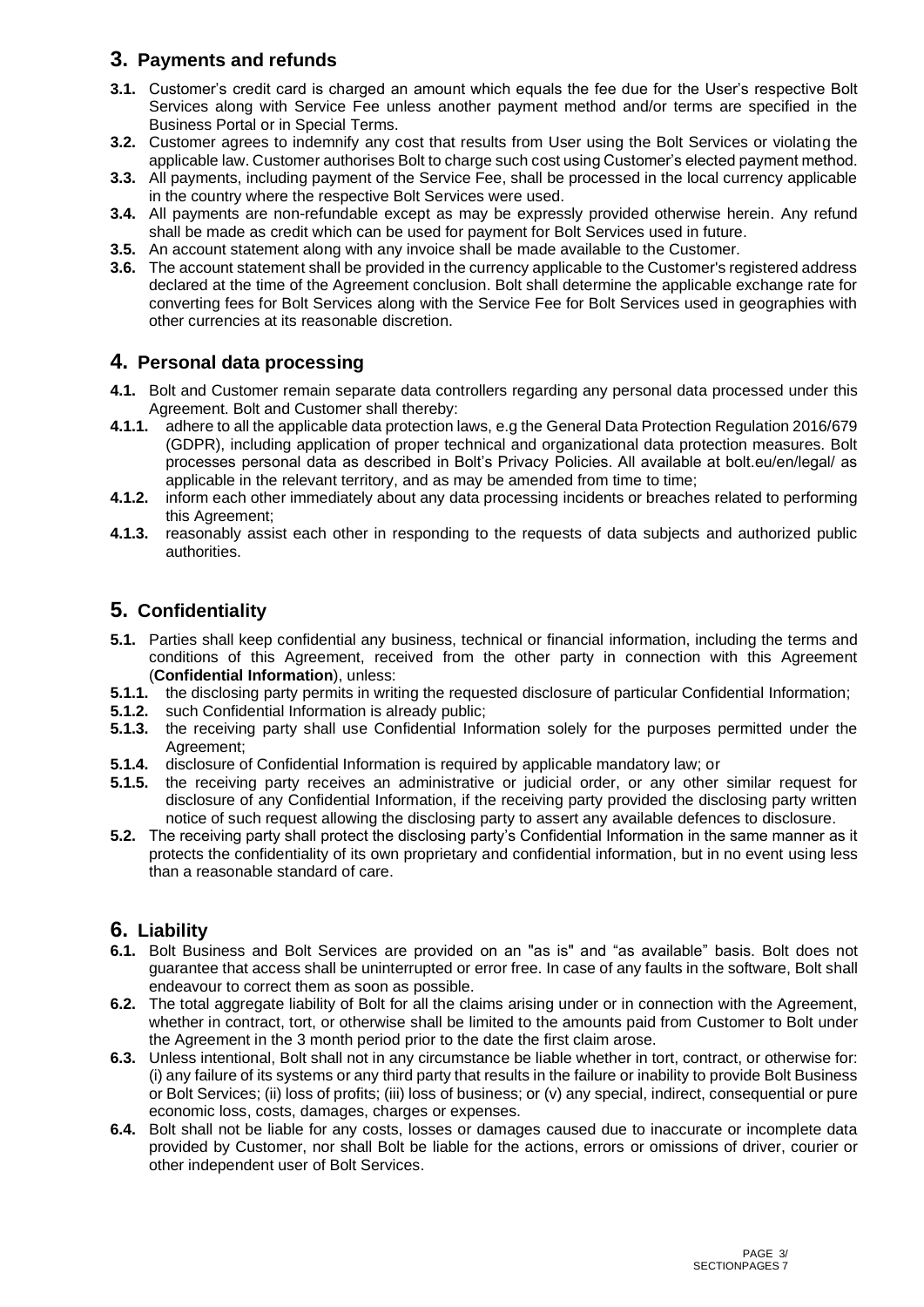- **6.5.** Customer is liable for all the activities of its representatives and Users including but not limited to any breach of Terms of Service by a User, and fees incurred in the course of unauthorised, fraudulent or other unlawful activity connected to the User's use of Bolt Business.
- **6.6.** Bolt may use or reference the other party's name, logo, trademarks or service marks in a press release or otherwise without the prior consent of such other party in each instance. The Customer may do the same having acquired prior consent from Bolt.
- **6.7.** Force majeure. Non-performance of either party under the Agreement shall be excused to the extent and during the period that performance is rendered impossible by strike, fire, flood, earthquakes, governmental acts or orders or restrictions, failure of suppliers, or contractors, or any other reason where failure to perform is beyond the reasonable control and not caused by the negligence or wilful misconduct of the non-performing party.

## **7. Term and termination**

- **7.1.** The Agreement becomes effective from the moment of successful processing of Customer's signup application to the Business Portal, and remains in effect until terminated in accordance with the provisions of the Agreement.
- **7.2.** A party may terminate the Agreement at any time and for any reason by notifying the other party at least 7 days in advance.
- **7.3.** A party is entitled to terminate the Agreement without prior notice but by providing relevant reasoning in cases where the other party materially breaches the Agreement, any applicable laws or regulations, or harms the other party's brand, reputation or business.
- **7.4.** All outstanding payment obligations, as well as obligations arising out of liability and confidentiality provisions of this Agreement shall survive the termination of this Agreement. Confidentiality provisions shall terminate in 5 years from the end of the Agreement.
- **7.5.** Customer's access to the Business Portal may be blocked for a period of investigation, if a material infringement of the Agreement or fraudulent activity associated with Customer's use of Bolt Business is suspected.

### **8. Final provisions**

- **8.1.** Any notice or document under the Agreement shall be sufficiently given:
- **8.1.1.** if delivered personally, at the time of delivery to the party;
- **8.1.2.** if delivered by courier, on the date stated by the courier as being the date on which the envelope containing the notice was delivered to the party;
- **8.1.3.** if sent by registered mail, on the 10th day after handing the document over to the post office for delivery to the party;
- **8.1.4.** if made available via Business Portal, or if sent by email, on the 2nd day following the dispatch of the message.
- **8.2.** Bolt reserves the right to make changes to these General Terms and Conditions at any time. Such changes shall take effect after they have been made available to Customer via Business Portal or notified to Customers contact details recorded under the Business Portal within a reasonable period of time prior to the changes taking effect. Continued use of Bolt Business after changes have taken effect shall constitute Customer's consent to such changes.
- **8.3.** Bolt reserves the right to add, remove and update features and functionality of any Bolt App; Bolt Business, incl Business Portal, Ride Booker, any Bolt API; or other Bolt services at any time; including but not limited to pricing, payment methods and requirements for the use of Bolt services.
- **8.4.** Bolt reserves the right to offer promotional initiatives to Users for the benefit of Users at any time.
- **8.5.** This Agreement and the rights and obligations thereunder may not be assigned or transferred to third parties by the Customer, in whole or in part, without the prior written consent of Bolt. Agreement may be assigned and transferred by Bolt, in whole or in part, in Bolt's sole discretion.
- **8.6.** The Agreement constitutes the entire agreement between the parties relating to its subject matter and supersedes all prior communications, drafts, agreements, representations, warranties, stipulations and undertakings of whatsoever nature, whether oral or written between the parties.
- **8.7.** Any right or obligation of either party under the mandatory applicable law shall overrule any conflicting term under the Agreement to the minimal extent required.
- **8.8.** Governing law and jurisdiction
- **8.8.1.** The Agreement shall be governed by, and construed and enforced in accordance with the laws of the place of Customers registered address declared at the time of the Agreement conclusion. If a dispute arising out of or relating to the Agreement including non-contractual claims can not be settled by negotiations within 30 days, then it shall be finally and exclusively settled in the courts of the place of Customers registered address declared at the time of the Agreement conclusion. Personal data processing related obligations of Bolt shall be determined by the laws of Estonia.